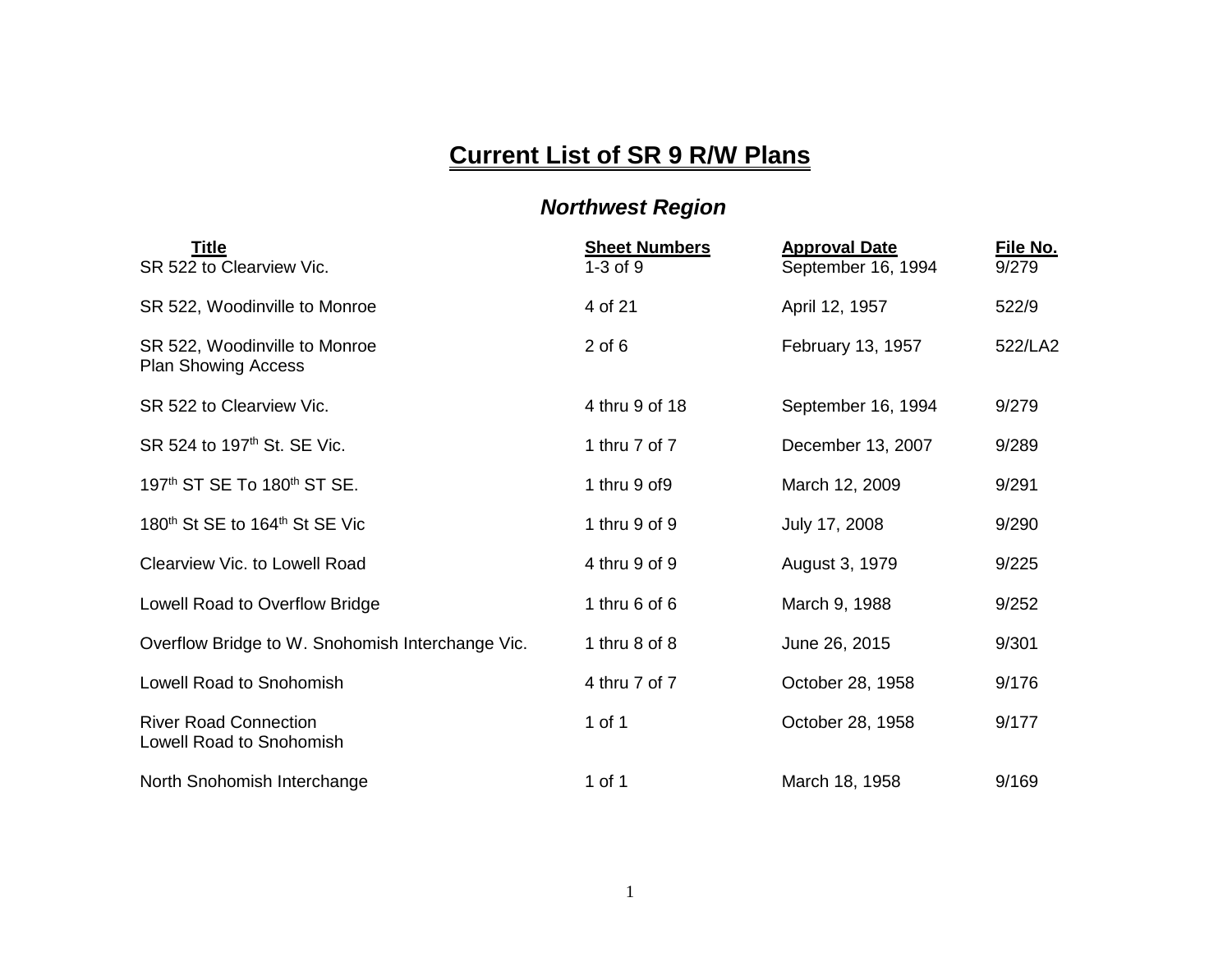| Lowell Road to Snohomish<br><b>Plan Showing Access</b>    | 2 & 3 of 3            | September 30, 1958               | 9/LAA |
|-----------------------------------------------------------|-----------------------|----------------------------------|-------|
| Snohomish to Arlington                                    | 5 of 14               | January 23, 1944                 | 9/188 |
| SR 2, Fobes Hill to Westwick Road                         | 7, 8, & 9 of 21       | January 14, 1971                 | 2/259 |
| Snohomish to Arlington                                    | 2-5 of 14             | January 25, 1944                 | 9/188 |
| S. Lake Stevens Road Vic to 20 <sup>th</sup> St. S.E. Vic | $1-3$ of $3$          | June 26, 2015                    | 9/300 |
| Snohomish to Lake Stevens<br><b>Plan Showing Access</b>   | $1 - 5$               | February 13, 1957                | 9/LA5 |
| Lake Stevens to Arlington                                 | 4 of 21               | April 5, 1955                    | 9/159 |
| Vernon Rd. Vicinity to Soper Hill Rd. Vicinity            | $1-5$ of $5$          | June 18, 2009                    | 9/294 |
| Soper Hill Rd. Vicinity to SR 92 Vicinity                 | $1-5$ of $5$          | June 19, 2009                    | 9/295 |
| Lake Stevens to Arlington Plan Showing Access             | 1 of $6$              | March 1, 1955                    | 9/LA3 |
| 42 <sup>ND</sup> St. NE Vicinity                          | 1-4 of $4$            | February 6, 2004                 | 9/286 |
| Lake Stevens to Arlington                                 | 6-9 of 21<br>$7 - 17$ | April 5, 1955 &<br>July 12, 1955 | 9/159 |
| SR 531 Vicinity                                           | $1-6$ of $6$          | October 8, 2009                  | 9/296 |
| Lake Stevens to Arlington                                 | 18-21 of 21           | July 12, 1955                    | 9/159 |
| Lake Stevens to Arlington Plan Showing Access             | $2$ of $6$            | March 1, 1955                    | 9/LA3 |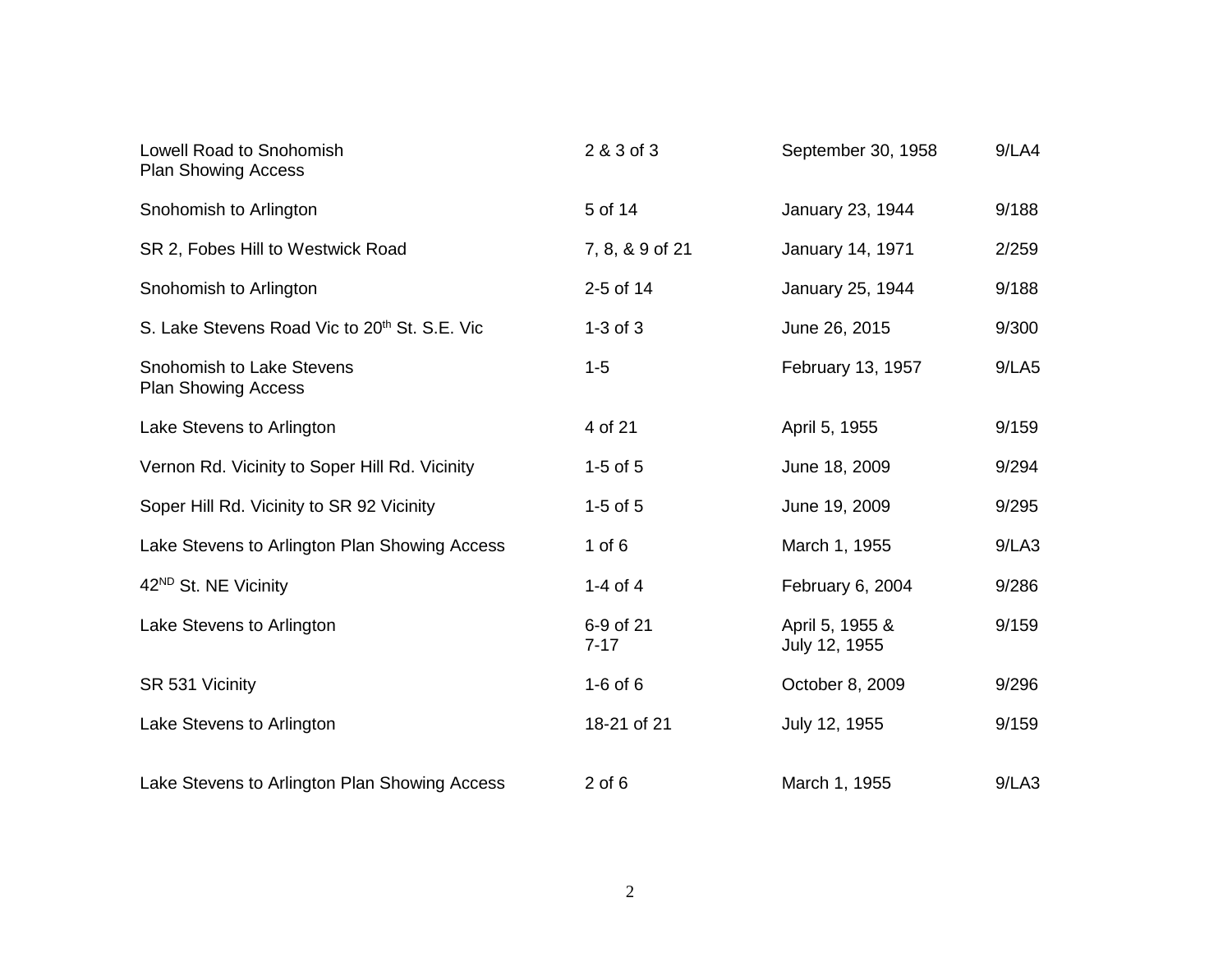|                                                                        | $3-6$ of $6$ | May 31, 1955      | 9/LA3 |
|------------------------------------------------------------------------|--------------|-------------------|-------|
| <b>Arlington Vicinity</b>                                              | $1-3$ of $3$ | June 29, 1954     | 9/175 |
| <b>Arlington Vicinity</b><br><b>Plan Showing Access</b>                | 1 & 2 of 2   | June 8, 1954      | 9/LA1 |
| SR 530 Vic. to Stillaguamish River Vic.                                | $1-3$ of $3$ | June 14, 1996     | 9/283 |
| Schloman Rd. Vic. To Bryant Vic.                                       | 1-18 of 18   | January 7, 2005   | 9/287 |
| <b>Bryant Vicinity</b>                                                 | $1-3$ of $3$ | June 3, 1994      | 9/277 |
| Bryant Vicinity to Skagit County Line                                  | $1-9$ of $9$ | June 3, 1994      | 9/278 |
| Snohomish County Line to SSH 1-G<br>(Gap in Plan & Gap at end of Plan) | 1 of $2$     | Traced June 1952  | 9/F   |
| Lake McMurry Vicinity                                                  | 1 of 1       | June 24, 1958     | 9/162 |
| <b>McMurry Vicinity</b>                                                | 1 of 1       | January 27, 1953  | 9/79  |
| <b>GAP</b>                                                             |              |                   |       |
| Jct. Lake Cavanaugh Rd, Vicinity                                       | 2 of 2       | December 24, 1976 | 9/210 |
| Snohomish County Line to SSH 1-G                                       | 2 of 2       | Traced June 1952  | 9.F   |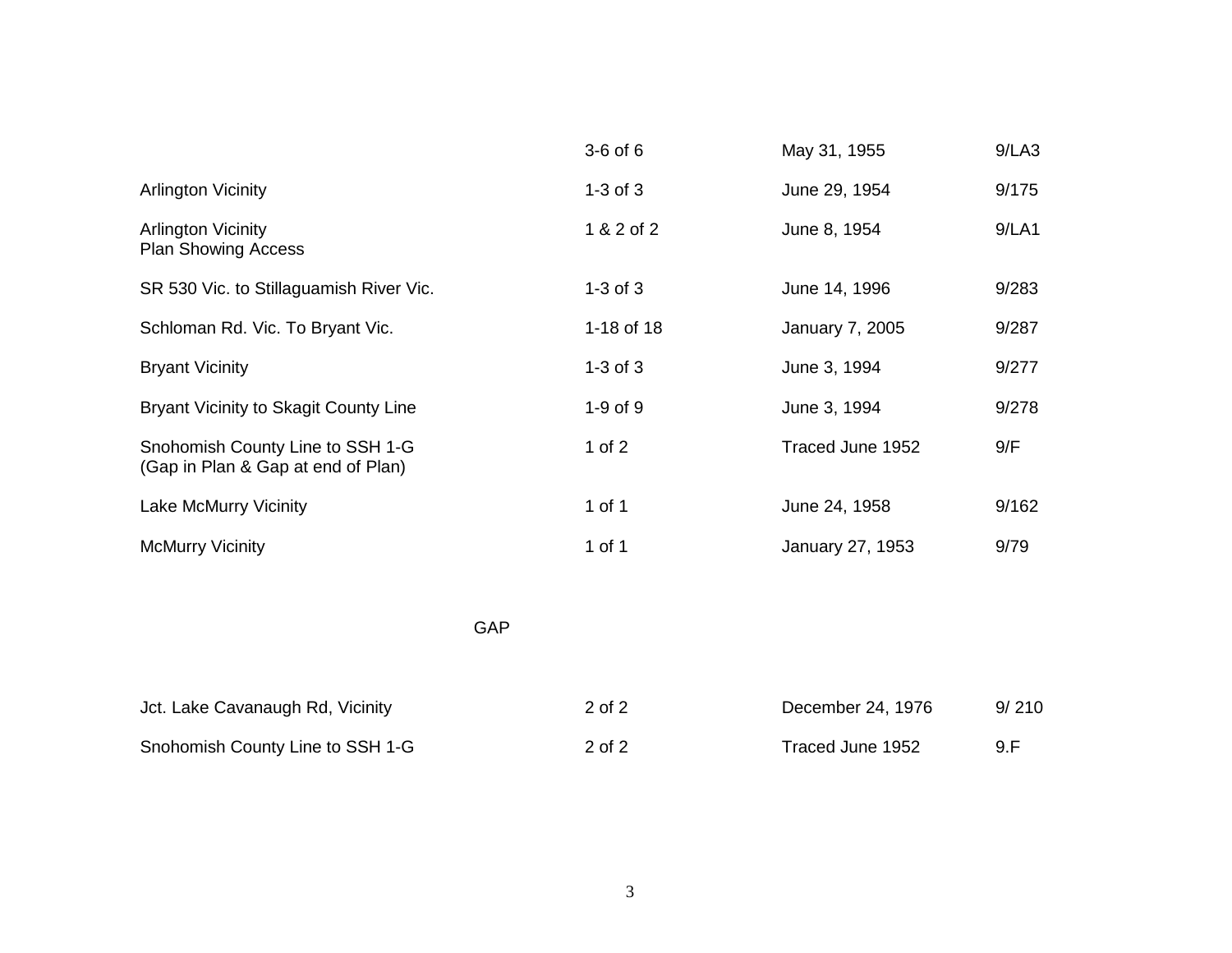## GAP

| North Big Lake Vicinity                                   | $1-3$ of $3$ | November 14,1977   | 9/216  |
|-----------------------------------------------------------|--------------|--------------------|--------|
| <b>Big Lake Northwest</b>                                 | 1-4 of 4     | December 13, 1935  | 9/1    |
| SR 538, Monte Vista Drive Vicinity<br>to Jct. SR 9        | 3 of 3       | February 23, 1990  | 538/22 |
| Jct. SR 538 to Howey Road                                 | 1-10 of 10   | February 23,1989   | 9/258  |
| Howey Road to Sedro Woolley                               | 1-4 of 4     | July 9, 1957       | 9/161  |
| Howey Road to Sedro Woolley<br><b>Plan Showing Access</b> | 1 $of 1$     | June 4, 1957       | 9/LA2  |
| <b>Sedro Woolley Vicinity</b>                             | $1-3$ of $3$ | January 15, 1952   | 9/137  |
| Prairie Road to Thunder Creek Vic.                        | $1-9$ of $9$ | August 28, 2006    | 9/288  |
| Sedro Wooley Vicinity to Whatcom County Line              | 16-22 of 22  | April 6, 1990      | 9/262  |
| <b>Skagit County Line to Demining</b>                     | 1 of $6$     | Traced June 1952   | 9/B    |
| <b>Tawes Creek Vicinity</b>                               | 1 of 1       | October 27, 2014   | 9/299  |
| Park Road Intersection Vicinity                           | 1 & 2 of 2   | April 25, 1988     | 9/254  |
| Lk. Whatcom Rd. to ACME Vicinity                          | $1-9$ of $9$ | September 16, 1977 | 9/215  |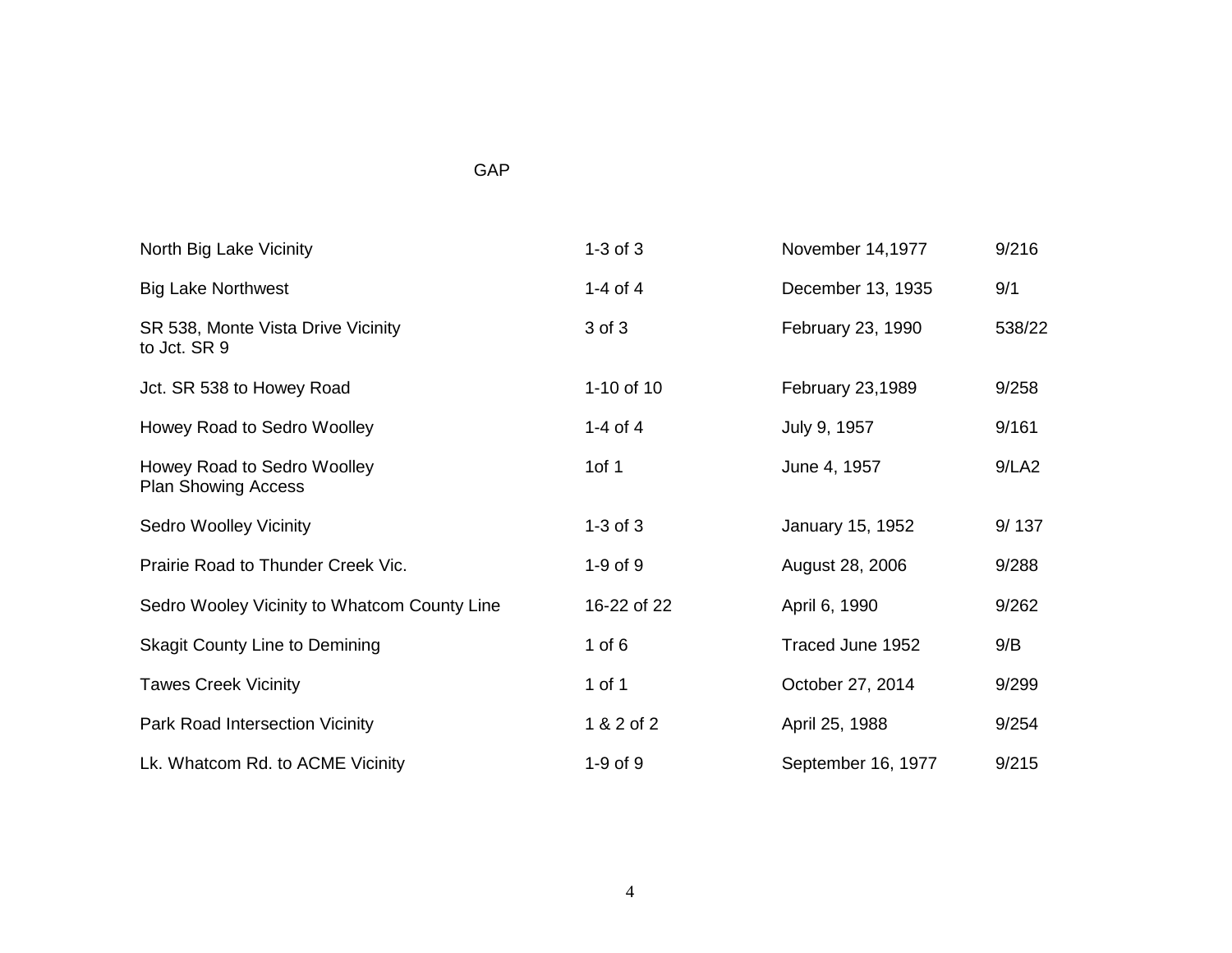| <b>ACME Vicinity to Standard</b>      | 1-4 of $4$  | April 15, 1985     | 9/243 |
|---------------------------------------|-------------|--------------------|-------|
| Standard: B.N.R.R. Co. Grade Crossing | 1 & 2 of 2  | November 26, 1984  | 9/242 |
| <b>Skagit County Line to Deming</b>   | 4 & 5 of 6  | Traced June 1952   | 9/B   |
| Big Lake to B.C. Line Bridges         | $1$ of $2$  | February 19, 1952  | 9/139 |
| Van Zandt: Vicinity                   | 1 -3 of $3$ | September 22, 2017 | 9/302 |
| Nooksack River Bridge & Approaches    | 1 & 2 of 2  | February 24, 1953  | 9/143 |

GAP - Coincident with SR 542

| SR 542 Nugents Vicinity Bridges                        | 3 of 3     | September 29, 1995 | 542/69 |
|--------------------------------------------------------|------------|--------------------|--------|
| Lawrence to Sumas                                      | $1$ of $2$ | Traced June 1952   | 9/E    |
| Blaine to Skagit County Line - Bridges                 | 1 of 1     | May 15, 1945       | 9/120  |
| Lawrence to Sumas                                      | 1 of $2$   | Traced June 1952   | 9/143  |
| <b>BNI Grade Crossing George Road</b><br>Jct. Vicinity | 1 of 1     | June 3, 1977       | 9/214  |
| Lawrence to Sumas                                      | 1 of $2$   | Traced June 1952   | 9/E    |
| Big Lake to B.C. Line Bridges                          | 1 of 2     | February 19, 1952  | 9/139  |